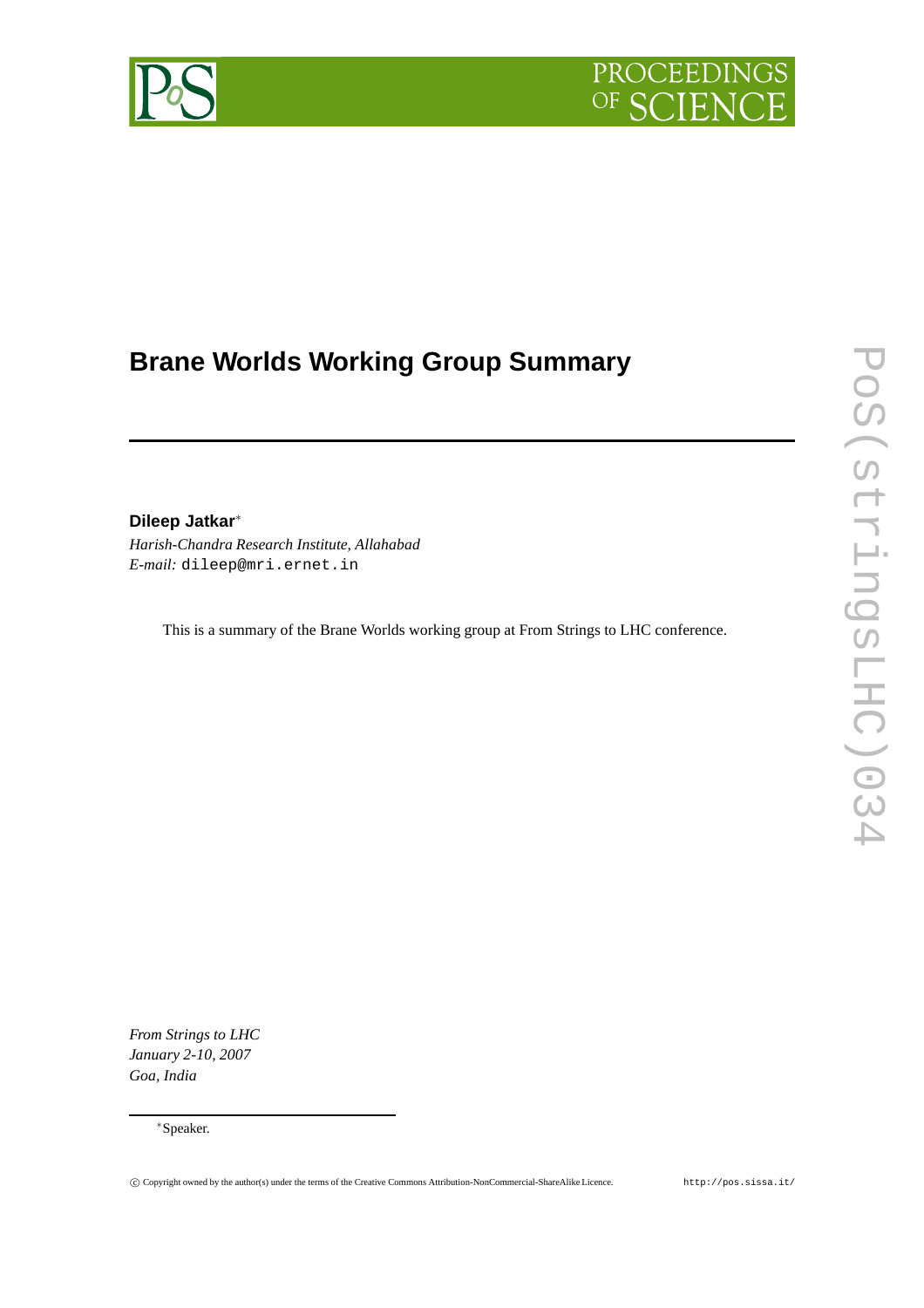#### **1. Introduction**

The Large Hadron Collider(LHC) will be operational shortly. Apart from finding the Higgs particle to put the Standard model on firm footing we also expect LHC to give us leads to finding physics beyond the Standard model. There are several avenues beyond the Standard model that have been explored on the theoretical side. These include supersymmetry, grand unified theories, brane-world models, etc. In the workshop,'From Strings to LHC' several of these topics were discussed in different working groups.

The brane worlds working group activity in the conference was held from January 6 – 9, 2007. Summary talk of the group activity was was organized on January 10, 2007.

The brane worlds working group arranged 8 talks during the activity. This was in addition to the discussions between smaller groups which were more focussed towards identifying problems and at times doing some preliminary computations.

The working group had overlapping interests with other groups like supersymmetry breaking working group as well as with the electroweak symmetry breaking working group. Due to this some of the talks belonging to the brane worlds working group were organized in the other working group activities.

The talks in the working group can be categorized into four sets.

- 1. Warped models
- 2. String cosmology
- 3. Moduli Stabilization
- 4. Phenomenology

#### **2. Warped Models**

Randall-Sundrum type models were reviewed earlier in the conference. In the working group, T. Gherghetta talked about Randall Sundrum set up with two 3-branes. The scenarios discussed included, Higgs boson as a pseudo-Goldstone bosons and a model of partially supersymmetric standard model. Higgs field, in this scenario is localized on the TeV scale brane. The Standard Model fields on the other hand live in the five dimensional bulk. Hierarchical nature of Yukawa couplings is attributed to the fact that the fermion wavefunctions are peaked at different locations in the bulk and have different overlap with the TeV brane. Smaller overlap with the TeV brane leads to smaller value for the Yukawa coupling and larger overlap gives larger Yukawa coupling. The TeV brane localized Higgs field can be thought of as a pseudo-Goldstone coming from the *SO*(5) gauge symmetry of the bulk theory. The *SO*(5) gauge symmetry appears as a global symmetry in the boundary,*i.e.*, brane theory. At the boundary this symmetry is broken to *SO*(4). This symmetry breaking gives rise to 4 Pseudo-Goldstone bosons. These are identified as the Higgs field on the TeV brane. This field acquires mass due to radiative corrections coming from the bulk Standard model fields.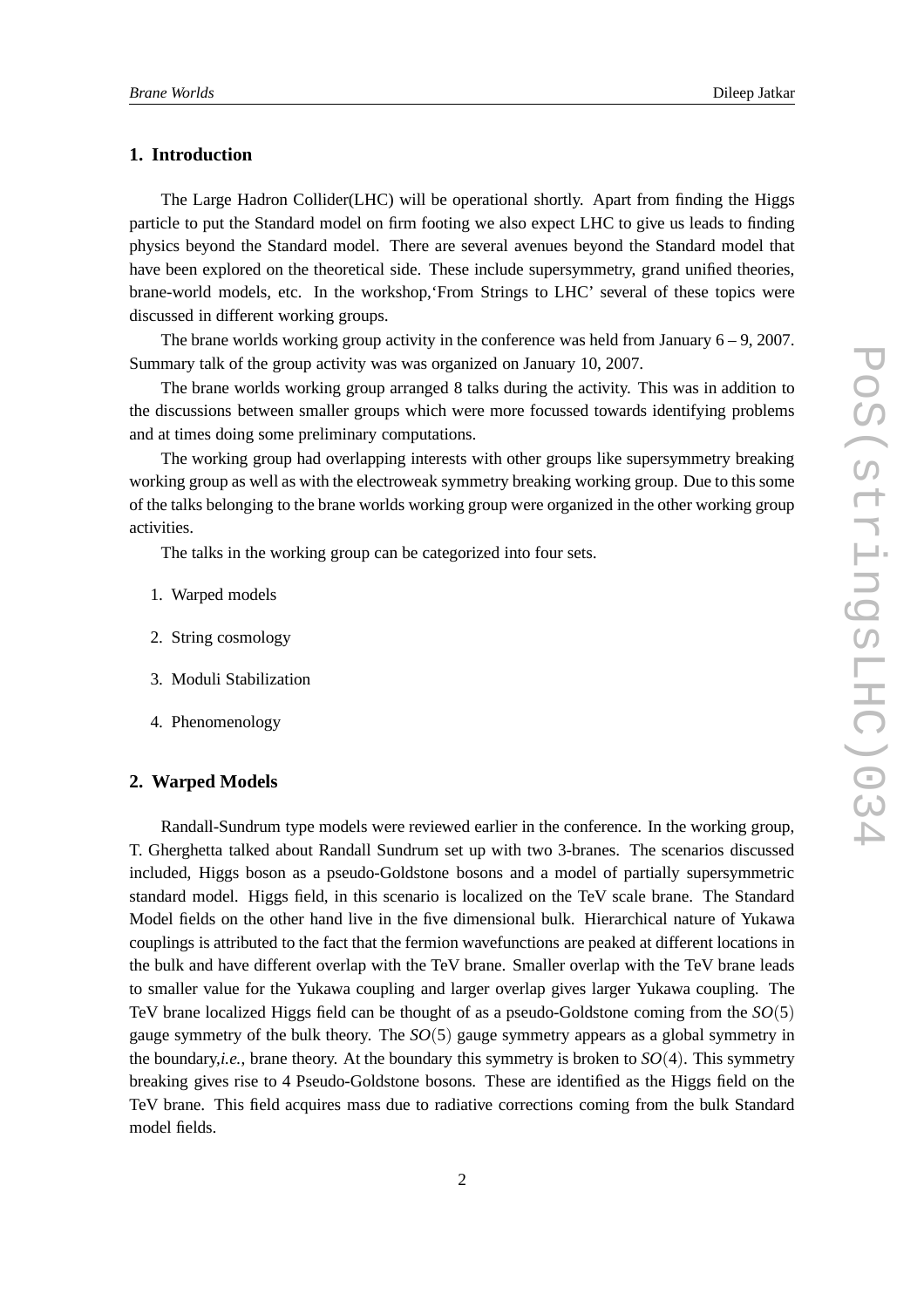Partially supersymmetric Standard Model has similar structure, *i.e.*, the Standard Model fields are living in the bulk and the Higgs is localized on the TeV brane. The difference is that the Standard Model fields and the Higgs field belong to the supersymmetric sector on the TeV brane. Since Standard Model fields live in the bulk, the bulk theory is also supersymmetric. The supersymmetry, however, is broken on the Planck scale brane by a choice of boundary conditions. This supersymmetry breaking is then communicated to the TeV scale brane by radiative effects. The radiative mass for the Higgs can be shown to be less that 120 GeV. The Higgsino is a potential dark matter candidate. These scenarios give interesting alternatives to the minimal supersymmetric Standard Model.

Another talk in this category was by N. Sakai[1] on effective lagrangians on Domain walls and other solitons. Here one starts with super-Yang-Mills-Higgs theory either in five or in six dimensions and looks for a domain wall or vortex solution. These solitons have four dimensional worldvolume. The original model has  $\mathcal{N} = 2 U(N_c)$  gauge symmetry with  $N_f \ge N_c$  matter multiplets. The soliton solutions are stable by virtue of being  $1/2$  BPS solutions to the equations of motion. Using the collective coordinates method, it is possible to write down a supersymmetric <sup>σ</sup>-model for the slowly moving degrees of freedom. Interesting feature of this <sup>σ</sup>-model is that the Kähler potential of it can be written down without explicit knowledge of the metric.

#### **3. String Cosmology**

In this session, there were two talks. First S. Panda gave a brief survey of the string/brane cosmology. He first reviewed the cosmological Standard model and inflation using single field as well as hybrid inflation. Within the context of string theory, earlier attempts like the Brandenberger-Vafa model of no initial singularity as well as the scale factor duality, *i.e.*,  $a(t) \rightarrow 1/a(t)$  and pre-big bang inflation were reviewed. In the post D-brane era, tachyon cosmology was discussed. Models with the Dirac-Born-Infeld action multiplied by the potential energy functional for the tachyon field are novel candidates for models of inflation. These models, however, do not seem to give adequate number of e-foldings for them to be viable models of inflation. In addition to this, these models generically suffer from the  $\eta$ -problem. These two problems are intertwined in the slow roll inflation models. The  $\eta$  parameter is a measure of slow roll of the inflaton. For slow roll inflation,  $\eta \ll 1$  is necessary but in most of the tachyon inflation models, one ends up with  $\eta > 1$ . Leading to the break down of the assumption that we can have slow roll inflation in these models.

In the second talk, J. Cline[2] discussed brane-anti brane inflation models. General message about the brane-anti brane inflation models was they are quite difficult to construct given the current constraints coming from the cosmological data. He started with a quick recap of earlier attempts of brane-anti brane models. Generic models of this class also suffer from the  $\eta$ -problem and in this sense these models are similar to the tachyon cosmology models. There are several attempts to resolve this  $\eta$ -problem. For example one can add fluxes to the brane-anti brane system to give it partial stability leading to slow roll of the inflaton field. However, fluxes do not resolve the problem. One can add more terms to the inflaton potential, for example, by adding D7 branes in the Klebanov-Strassler model, but these new terms also do not alleviate the problem.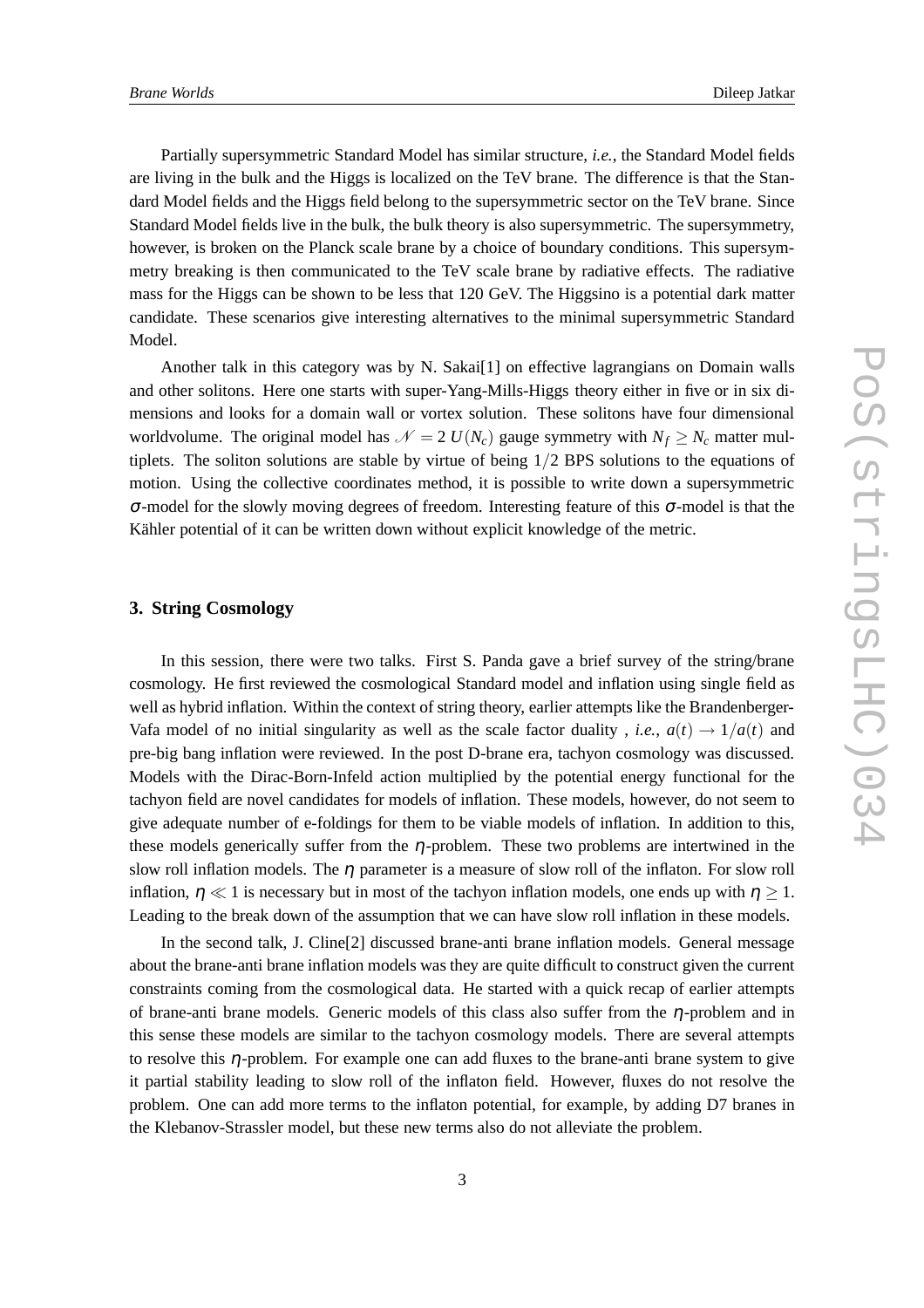#### **4. Moduli Stabilization**

The issues involving supersymmetry breaking, moduli stabilization and their implications for signals at LHC was discussed by K. Choi[3]. He pointed out that for LHC phenomenology, determining mechanism of supersymmetry breaking is not as important as how the breaking is communicated to the supersymmetric standard model sector. It is the latter which would be tested better at LHC than the mechanism itself. The requirement from the supersymmetric standard model is that the supersymmetry breaking mechanism should preserve CP and flavor at low energy. Apart from the usual mechanism of supersymmetry breaking like, minimal supergravity, gauge mediated supersymmetry breaking and anomaly mediated supersymmetry breaking, the KKLT[4] mechanism gives another mechanism for supersymmetry breaking. This mechanism, mirage supersymmetry breaking, is a mix of moduli stabilization and anomaly mediation. Within the KKLT mechanism there is no difference between mirage and anomaly mediated mechanisms. The pattern of gaugino masses will be able to distinguish different supersymmetry breaking mechanisms.

How to obtain supersymmetric standard model from compactification of  $E_8 \times E_8$  heterotic string theory was discussed by B. Ovrut. The mechanism requires breaking  $E_8$  first to  $SO(10)$ and then to  $SU(3) \times SU(2) \times U(1)_Y \times U(1)_{B-I}$  using  $Z_3 \times Z_3$  Wilson lines. This gives rise to 6 geometric and 13 gauge bundle moduli. It does lead to right minimal supersymmetric standard model matter content with Higgs mass at low scale. The model suppresses proton decay and get hierarchical Yukawa couplings. The doublet-triplet splitting projects out triplet Higgs from the model. This construction requires new mathematics like slope stable bundles and Leray spectral sequences.

#### **5. Phenomenology**

Black holes at colliders were discussed by S. C. Park[5]. It was shown that at colliders, one will generically get rotating black holes due collisions taking place at finite impact parameter. Therefore, all the computations done earlier for non-rotating black holes at the collider do not work. Those black holes whose Schwarzschild radius is smaller than the radius of compactification are intrinsically higher dimensional black holes. These black holes generically Hawking radiate. Rotation of the black hole favors emission of vector particle over fermions and scalars. It is therefore easy to deduce existence of a rotating black hole if we look for hard multigluon events at LHC. Running neutrino masses from six dimensions was discussed by S. Vempati. The active neutrinos are localized on a three-brane and interact with the bulk six dimensional sterile neutrino by brane localized mass term. The renormalization group running of the neutrino mass above compactification scale comes purely from classical effects. This may lead to detectable contribution to neutrinoless beta decay.

### **References**

- [1] N. Sakai, M. Eto, Y. Isozumi, M. Nitta and K. Ohashi, arXiv:hep-th/0703136.
- [2] J. M. Cline, arXiv:0705.2982 [hep-th].
- [3] K. Choi, arXiv:0705.3330 [hep-th].